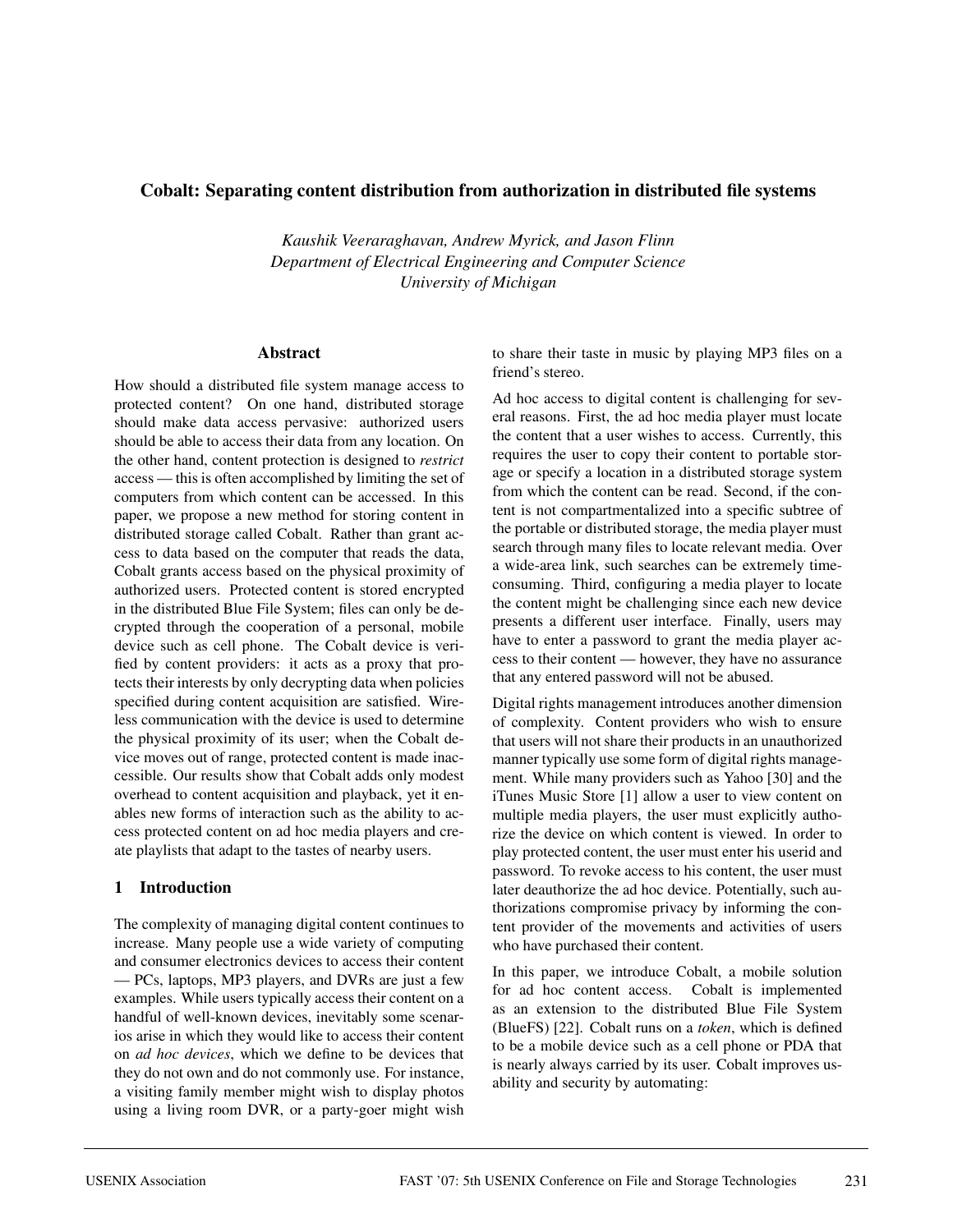- **content location.** A Cobalt token automatically discovers media players in its immediate vicinity. When its user decides to access her content on an ad hoc player, she specifies her intentions as a semantic query. The token translates the semantic specification into a specific list of files to share. For example, a user may share all her MP3 files with a media player or just her recent vacation photos. The token provides the media player with the network address of the BlueFS server from which these files can be fetched, as well as a list of shared content.
- **authorization.** Cobalt uses techniques from Zero-Interaction Authentication [5] to limit the content that is shared with each media player. Content is protected with per-file keys that are encrypted with a key-encrypting key (KEK) known only to the token. Thus, the media player must contact the token to obtain the per-file key for all shared content. Unless the user has explicitly authorized sharing of the content with the media player, the Cobalt token denies access by refusing to decrypt the per-file key. Cobalt leverages Trusted Platform Module (TPM) hardware to ensure that decrypted per-file keys are not leaked by any media player to which they are provided. Currently, Cobalt limits ad hoc devices to read-only access to shared content.
- **digital rights management.** The token acts as a proxy for digital rights management that protects the interests of a content provider. During content acquisition, a provider uses the TPM to verify the integrity of the software running on the token. It then sends the token the key used to encrypt content along with a policy describing how that content can be played. The token encrypts the content key and a secure hash of the policy with its KEK. It stores these encrypted values along with the policy and encrypted content in BlueFS. Subsequently, it only decrypts the content key for media players that satisfy the policy. The use of a proxy improves usability because it eliminates the need to register and deregister media players with a content provider.

Our experimental results show that Cobalt adds only minimal overhead to content acquisition and playback. Further, this overhead does not substantially depend on the size of data being acquired or played. We also present results from a case study that shows how Cobalt can be used to enable new applications such as adaptive playlists that adjust the selection of music being played to match the tastes of people located nearby.

## **2 Design goals**

In this section, we outline the goals that we followed in the design of Cobalt.

## **2.1 Usability**

The primary design goal for Cobalt is usability. Cobalt minimizes the amount of effort required to access content. When user input is required, Cobalt strives to provide the interface on the token, with which the user is familiar, rather than on an ad hoc media player, which may have an unfamiliar interface.

Consider the effort that a typical user must currently exert to access protected content on an ad hoc media player. The user must authorize the new device with each content provider. Then, the user must provide the content to the device either with portable storage or by specifying a network address of a Web or distributed storage server from which data can be read. If the content is copied over the network and is not publicly accessible, the user must specify a password with which the media player can access the content. The user may need to manually create a playlist in order to specify what content should be shared with the ad hoc media player. Many of these interactions must be done using the unfamiliar media player interface.

For example, while iTunes allows content to be streamed to ad hoc computers, protected content can only be accessed after the userid and password of the person who owns the streaming computer is provided. Streaming is only permitted between computers on the same local network. While proxies exist that allow unpermitted access, setting up such proxies requires substantial configuration.

In contrast, Cobalt minimizes the actions required to share content with an ad hoc media player. It leverages a distributed file system, BlueFS, to share content seamlessly with the media player — this automatically provides prefetching and caching of content to improve the quality of playback. Since each token is associated with a specific BlueFS server, the user need not enter network addresses and other technical information. A Cobalt token allows its user to specify content to be shared as a semantic query rather than an explicit list of files; query results are automatically updated when a user adds content or modifies existing files. Finally, the token protects a user's content without the need to enter a password by decrypting only files that match the specified query.

#### **2.2 Protection for content providers**

The second design goal for Cobalt is to protect the interests of content providers. Content should not be leaked to unauthorized users or devices. Files should only be accessible on media players that satisfy the policy specified when content was acquired.

Figure 1 shows the Cobalt trust model. The token and ad hoc media player have Trusted Platform Modules. The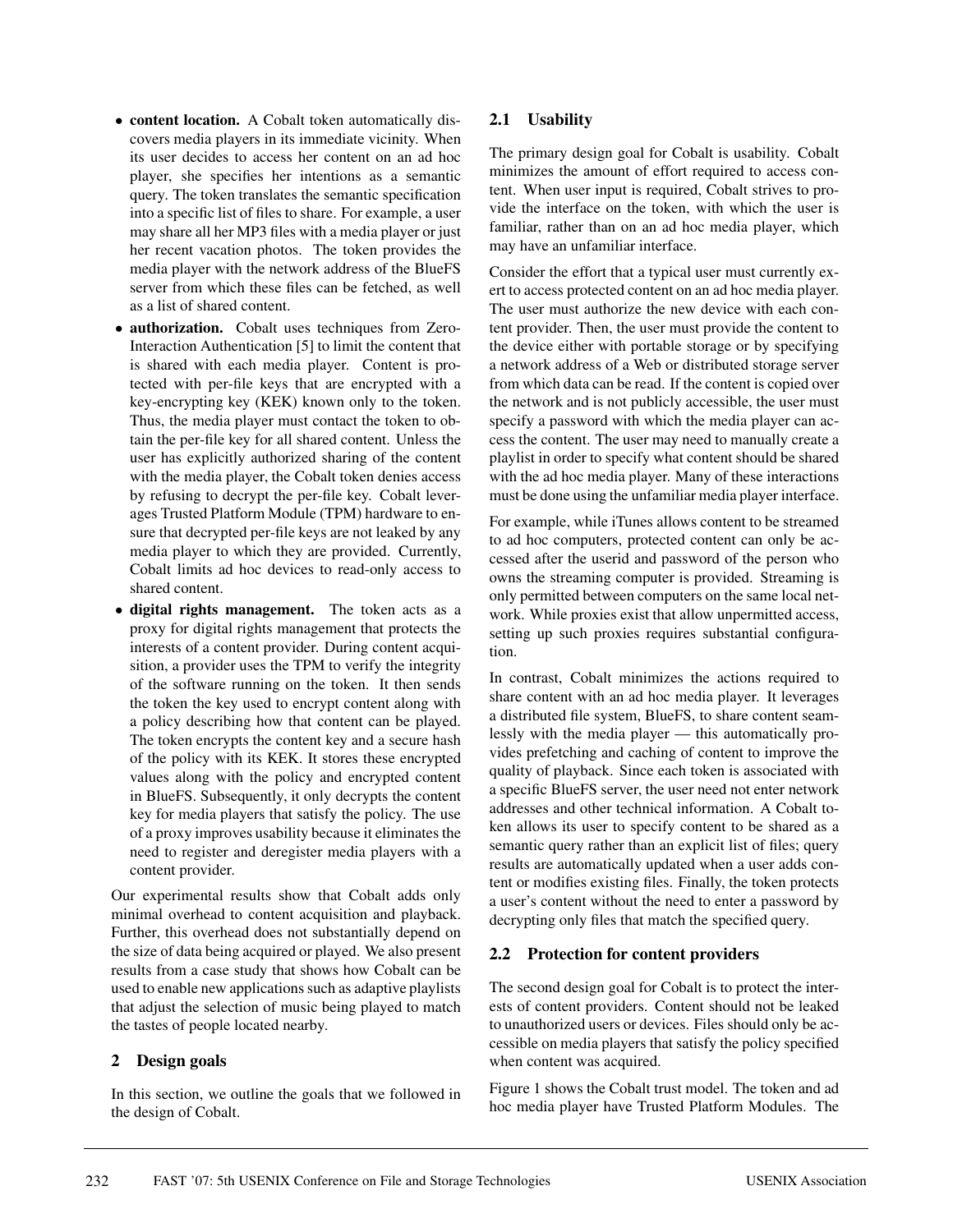

**Figure 1**. Cobalt trust model

TPM on each platform is used to verify the operating system, BlueFS client, and applications involved in content acquisition and playback. The TPM allows a content provider to verify the software running on the token this verification is vital because the token acts as a proxy that protects the interests of the provider.

Using the media player's TPM, the token verifies the integrity of software on the player before it allows content to be decrypted. BlueFS, with the cooperation of the operating system, ensures that the decrypted content is only provided to the trusted application and not to other applications running on the media player. The operating system caches decrypted content in the buffer cache to improve performance. The BlueFS daemon may also cache content on disk; however, protected content on disk is always encrypted.

In contrast, the BlueFS server and its other clients are not trusted devices and do not need TPM hardware. The token has a symmetric key-encrypting-key (KEK) that is never exposed externally. Protected content is stored encrypted in BlueFS and cannot be decrypted without the KEK that is known only to the Cobalt token. This architecture allows unverified clients to prefetch and cache content on their local storage to improve performance. The Cobalt token only decrypts the content key for prefetched files after it has verified the trustworthiness of the media player.

Cobalt also allows users to protect their own content. For instance, a user might store all of her photos in BlueFS and protect them using Cobalt. When she visits a friend's house, she can then make specific subsets of those photos, e.g., vacation pictures, available on her friend's television. Photos that she does not choose to share will not be decrypted by her token.

A substantial advantage of this trust model is that the

platforms required to have a TPM are typically closed. For example, the token may be a cell phone, and the media player may be a DVR or car stereo. In contrast to a general-purpose computer, these closed-platform devices typically run a much smaller set of software that may be more tightly controlled by their manufacturers. The task of verifying these platforms becomes easier given that the set of possible software and hardware combinations is limited. In contrast, the number of software and hardware combinations on a general-purpose computer is much larger, meaning that it might be more difficult to verify the integrity of other entities such as the BlueFS server.

# **2.3 Privacy**

A Cobalt token preserves its user's privacy. The use of a mobile wireless device naturally raises concerns because the presence of such a device can be used to track the movements and activities of its user.

A Cobalt token discovers new media players in its vicinity without exposing its identity. The discovery protocol reveals to a media player that a token is located nearby; however, the discovery request is generic and reveals no information that can be used to identify a particular token. The user explicitly authorizes an interaction with a particular media player by selecting it from a menu on the token. Alternatively, the user may authorize future interactions with a media player by adding it to a list of pre-approved players. The token does not reveal its identity to unauthorized media players.

In contrast, if a user must register and deregister media players, the content provider has considerable information about the movement and activities of that person. In addition, if content is protected, then the user must disclose a password to the media player before accessing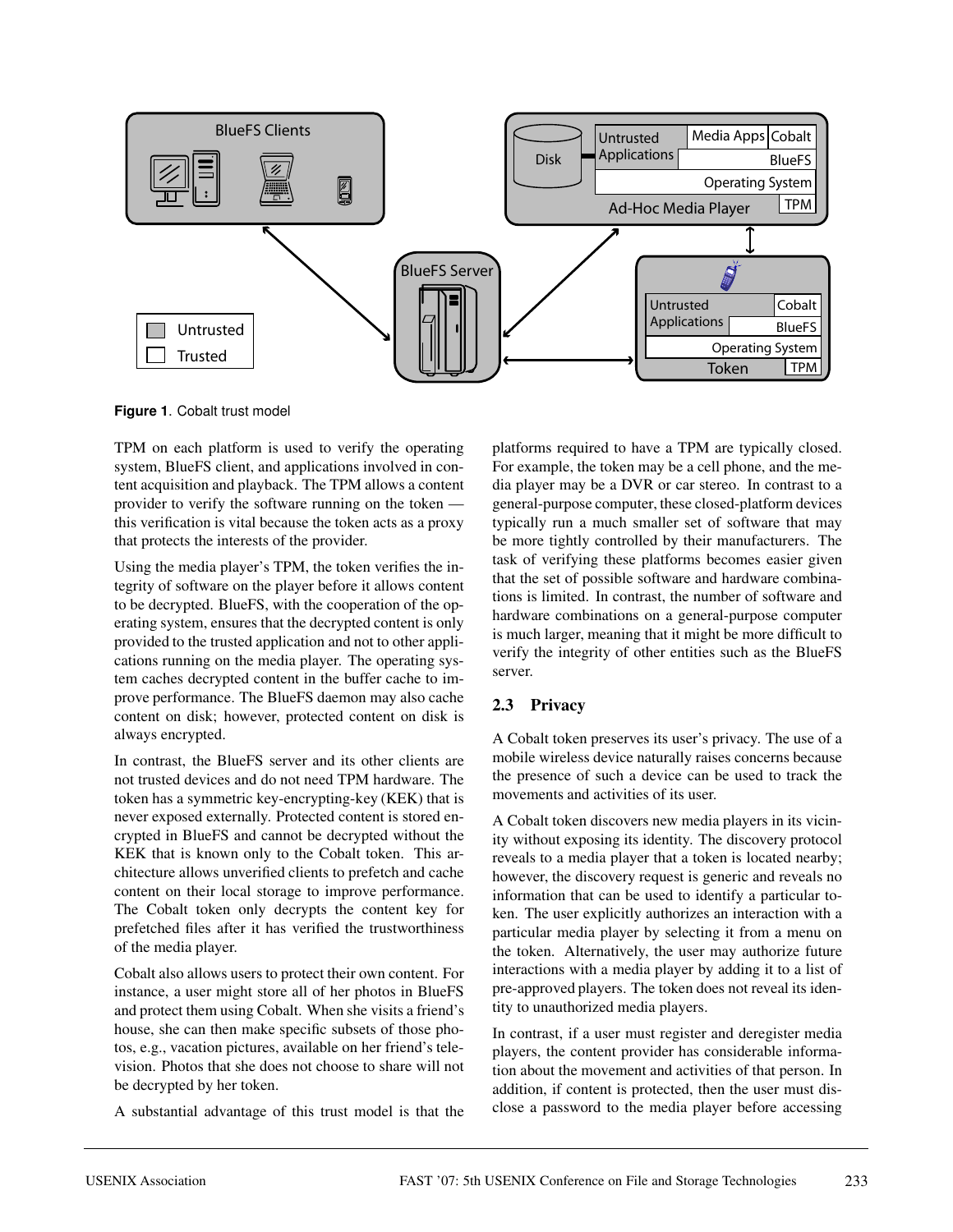content. A malicious media player could use this information to access unauthorized information.

Cobalt currently has a privacy limitation. In order to let media players efficiently generate playlists from shared content, the type-specific metadata of shared content, e.g., ID3 tags, are public and unencrypted. We plan to address this limitation in the future by including the metadata in the list of files generated by the token and specified to ad hoc media players. Once such metadata are available through other means, they can be encrypted in content files without adversely affecting performance.

## **3 Threat model**

Cobalt is designed to protect the interests of both its users and content providers. For individual users, Cobalt prevents unauthorized access to their data. An attacker may try to subvert Cobalt to obtain access to content that the user has not decided to share. For content providers, Cobalt prevents access to content in violation of the specified policy. An attacker may try to subvert Cobalt to gain access to content in a manner that violates the policy or attempt to make a copy of decrypted content to gain unfettered future access.

We assume that attackers are capable of monitoring all communication between parties such as the Cobalt token, content provider, media players, and BlueFS server. Cobalt uses the station-to-station protocol [6] to establish a session key to encrypt communication; we assume that the private keys used in this protocol are known only to the respective parties and that trusted mechanisms exist for obtaining the public keys of other parties. We further assume that the encryption used by Cobalt is strong enough to provide confidentiality and authentication.

We assume that an attacker cannot compromise the hardware on the Cobalt token or media players. An attacker who subverts these mechanisms can gain unfettered access to content. Similarly, we assume that an attacker cannot subvert software that has been certified as trusted. A software exploit in a token or media player could record content keys to give the attacker access to protected content. Keys might also be discovered through covert channels such as power analysis. Finally, the current TPM standard is known to be vulnerable if attackers can modify software after it has been loaded and verified by the TPM but before it is used to access content.

We assume that an attacker may gain access to data stored on disk. Content and keys written to persistent storage are always encrypted. On the token, we assume that the TPM's sealed storage mechanisms prevent an attacker from obtaining the encryption keys. An attacker who compromises the BlueFS file server does not gain access to content since all content is encrypted. However, the attacker may mount a denial-of-service attack by deleting content or causing the server to respond to queries with incomplete information. Techniques that have been developed to deal with untrusted file servers [14] might address the latter problem.

An attacker might attempt to gain unauthorized access to content through a wormhole attack [11] in which a computer near a media player forwards packets to a remote Cobalt token over the Internet and returns the token's replies to the media player. Cobalt defends against wormhole attacks with a protocol that requires tokens to periodically respond to challenge messages within a threshold time period. If a number of challenges are missed, a media player refuses to play content. We assume that a threshold value exists that allows nearby tokens to respond in time and that is also small enough to prevent responses to be received from remote tokens.

An attacker may gain the ability to play content by obtaining possession of a token. This does not give the attacker more privilege than the Cobalt user, so an attacker possessing a stolen token cannot make unauthorized copies of content. If a token is lost or stolen, a user may deauthorize the token by re-keying content stored in BlueFS. However, any content previously fetched and cached by an attacker would still be viewable. Some cell phones have locking mechanisms that require a user to enter a PIN or password before using the device — such mechanisms, while not required by Cobalt, could potentially reduce the damage caused by a lost token.

## **4 Background**

Cobalt leverages prior work in distributed file systems and trusted computing. In order to put Cobalt in its proper context, we briefly describe the relevant details of this prior research.

## **4.1 Blue File System**

BlueFS is a server-based distributed file system that is designed to meet the storage needs of small groups of individuals such as a family [23]. The BlueFS file server, which is assumed to have a static IP address, might reside in the family's home or with its ISP. BlueFS clients include traditional computers such as desktops and laptops, as well as consumer electronics appliances such as MP3 players, cell phones, DVRs, and digital cameras. BlueFS supports disconnected operation [12] for mobile clients. When clients are connected to the server, the BlueFS consistency model is similar to Coda's weakly connected mode [21]. Prior to this work, BlueFS clients were tightly bound to a single server; they could only read or write data stored by that server. In Section 5.4.2,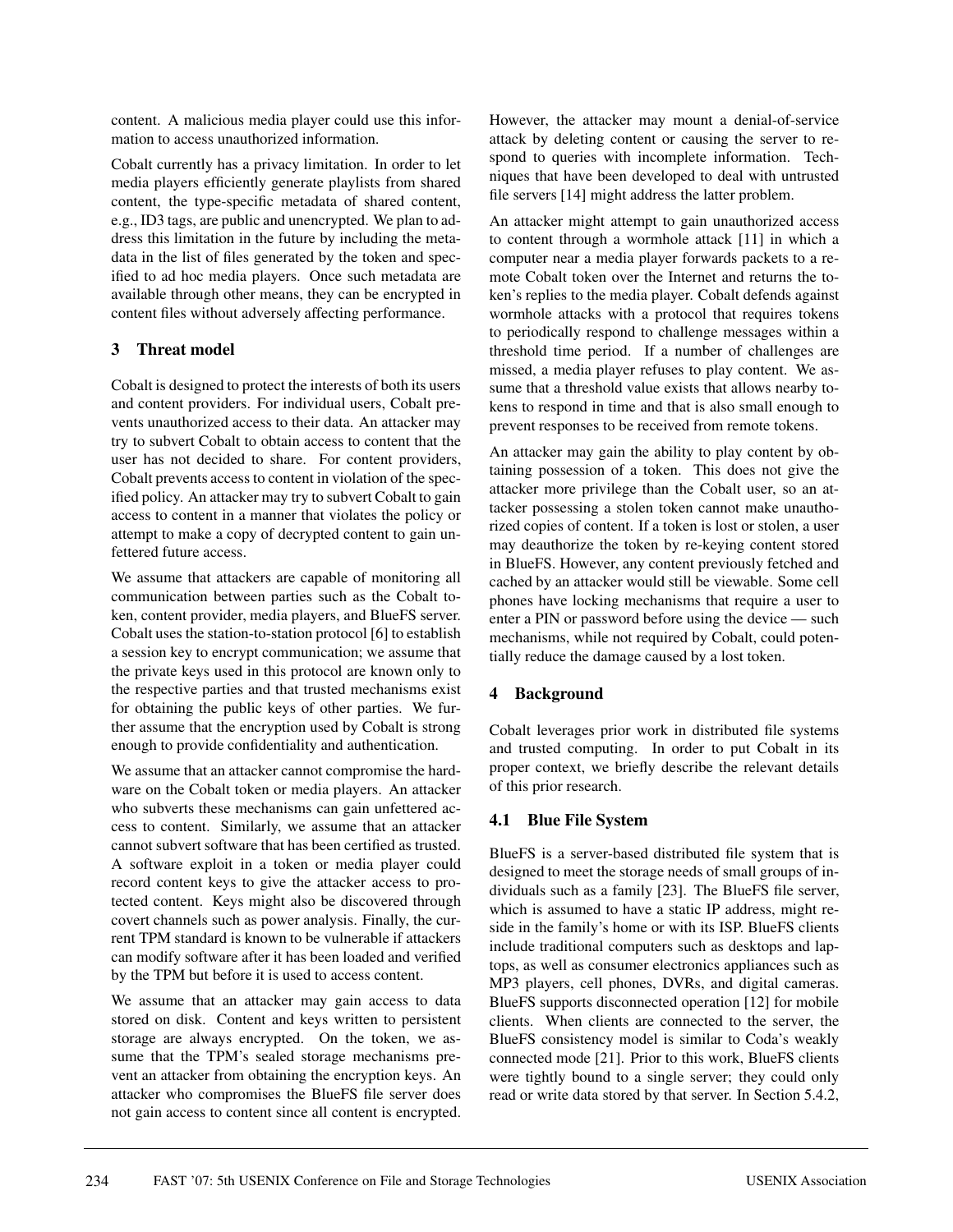we describe how we have extended BlueFS to support read-only sharing of data stored on different servers.

Cobalt exploits a novel feature of BlueFS called *persistent queries*. As described previously [23], a persistent query notifies standalone applications about modifications to data stored in the distributed file system. An application running on any client that is interested in receiving such notifications specifies a semantic query (e.g., all files that end in ".mp3") and the set of events in which it is interested (e.g., file existence and new file creation). The query is created as a new object within the file system. The BlueFS server evaluates the query and adds log records for matching events. For instance, in the above example, the server would initially add a log record to the query for every MP3 file accessible to the user who created the query and then incrementally add a new record every time a new MP3 file is created. Since the query and its results are a file system object, the underlying cache consistency mechanisms of BlueFS notify the application about changes to the query. Prior results have shown that persistent queries are fast to create since they are evaluated at the server, which keeps a metadata database to speed processing.

## **4.2 Trusted computing**

Rather than propose a new model for trusted computing, Cobalt leverages previous work in this area [9, 15, 17]. It assumes that both the token and the ad hoc media player have a Trusted Platform Module, as defined by the Trusted Computing Group (TCG) [28]. In this section, we summarize only the portions of TPM that are relevant to our work: McCune et al. [17] provide a good introduction to TPM for those who wish more details.

A TPM implementation includes hardware support for cryptography primitives. At a minimum, Cobalt assumes that the TPM module incorporates two unique keys: the Attestation Identity Key (AIK) which is an RSA signing key pair and a symmetric Key-Encryption-Key (KEK). Any value signed with the AIK can be verified by an external entity using the public RSA key. The public RSA key may be exported as a certificate with an embedded chain that can be followed back to the manufacturer of the hardware. Thus, signing a value with the AIK allows any external entity to verify the identity and manufacturer of the device that generated the signature. To avoid computationally-expensive public key cryptography, the symmetric KEK is used to encrypt large data items.

Cobalt relies on TPM support for attestation. When requested, the TPM generates a *manifest* that explicitly lists the software loaded on the system, as well as a *Platform Configuration Registers (PCR) quote*, which is an AIK-signed hash of the manifest that can be used for

verification. Upon request, a device provides its TPMgenerated manifest and PCR quote to an external entity. The external entity verifies the manifest using the PCR quote and confirms that the software running on that device meets its approval. Additionally, if the entity doubts the integrity of the TPM on the device, it can verify the AIK signature on the PCR quote and trace the certificate chain to ensure that the device was manufactured by an entity that it trusts.

In Cobalt, content providers use the TPM to verify the integrity of a token. The token, in turn, uses the TPM to verify that media players meet the approval of policies specified by the provider during content acquisition.

The Cobalt token uses the KEK to encrypt the content key and hash of the policy that are given to it during content acquisition. Since the KEK never leaves the token, content keys cannot be subsequently decrypted without the cooperation of the token. We use the KEK to encrypt these data items because the performance of symmetric key encryption is substantially better than that of public key encryption. Our experimental results using a cell phone as the token confirm that public key operations can require several seconds to complete, whereas symmetric key operations require only a few milliseconds.

# **5 Implementation**

# **5.1 Overall model**

The Cobalt token is a small, mobile device. The token should be powerful enough to run a BlueFS client, yet small enough to always be carried by its user. Additionally, there should be a strong association between a token and its user so that the presence of the token can be taken to mean that its user is present. Cell phones are ideal Cobalt tokens because they meet all of the above criteria. Consequently, we use a Motorola E680i phone [20] for our token implementation in this paper. We have also ported the token to other platforms, such as the HP iPAQ PDA.

We assume that ad hoc media players run a BlueFS client. Given that platforms such as the TiVo DVR run the Linux operating system and have APIs that allow them to be extended with novel applications, we do not think this requirement will be onerous in the future. Our prior work [23] has also investigated how generalpurpose computers can extend the functionality of consumer electronics appliances when those platforms are too closed to run a BlueFS client. Similar techniques could be applied in Cobalt if necessary (although the TPM verification would need to be extended to include the general-purpose computer).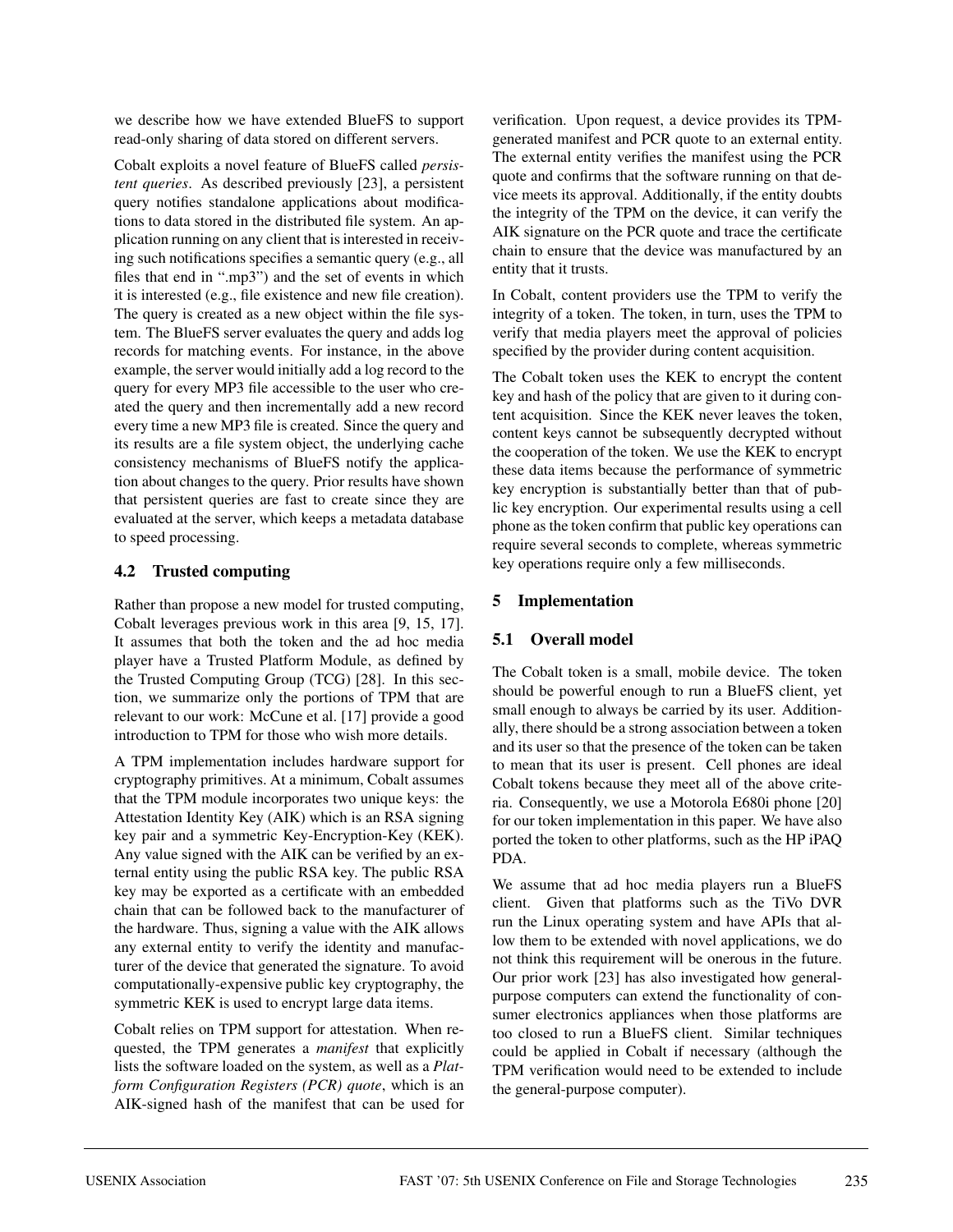Cobalt functionality can logically be separated into two phases: content acquisition, which is described in the next section, and content playback, which is discussed in Section 5.3. During content acquisition, the Cobalt token coordinates the acquisition of new protected content from a provider. The content, encrypted with a perfile content key, is stored in BlueFS. The content key, in turn, is encrypted with the token's KEK and also stored in BlueFS. Optionally, the content provider may supply a playback policy that is stored in BlueFS.

During playback, a token verifies that a file requested by an ad hoc media player has been authorized for access by its user. It checks that the media player meets the specifications provided by the content provider in the playback policy. It only decrypts the content key (allowing the ad hoc media player to decrypt the content) if both checks pass.

## **5.2 Acquiring content**

The Cobalt token manages the acquisition of content. We have implemented content acquisition as a library routine that takes as parameters the network address of the content provider and a unique identifier for the specific content being acquired. Currently, we use a menu-driven user interface. However, our library design would make it trivial to substitute a more user-friendly GUI for directing content acquisition.

After the user selects the provider and content to acquire, the token opens a network socket to the specified provider. The token and provider mutually confirm each other's identities using the station-to-station protocol. Specifically, Cobalt uses the Full-STS variant that includes an exchange of public-key certificates. Each party provides the other with a certificate chain that vouches for their respective public keys. While Cobalt does not assume that the token and content provider have prior knowledge of each other, it does assume that there is at least one certificate authority trusted by each party that can vouch for the other. As a by-product of the station-to-station protocol, the token and the provider establish a symmetric session key that is used to encrypt further communication during content acquisition.

The provider verifies that the token is running software that it trusts. This is necessary since the provider will give the token sufficient information to decrypt the content. The provider therefore needs to verify that the token will only release the content in accordance with the specific policy for that content. For example, the content provider needs to assure itself that the token will not leak the content to an unauthorized third party.

The token uses its TPM's AIK as its public key during the station-to-station protocol. This allows the content provider to ascertain that the token has a valid TPM. The token then uses its TPM to generate a manifest and PCR quote. The content provider verifies the signature on the PCR quote and makes sure that the quote is a valid hash of the software manifest. The provider then verifies that the manifest entries are known versions of programs that can be trusted not to leak content.

The provider next encrypts the requested content with a symmetric content key. To improve performance, save battery lifetime, or deal with closed software environments in which the BlueFS client code cannot be run, the token typically enlists the cooperation of another *helper* computer during content acquisition. The helper is a BlueFS client that is known to the token; for example, it might be the user's workstation or BlueFS server. The helper need not be trusted by the content provider since it is never provided with the key necessary to decrypt the content. When a helper is used during content acquisition, the provider sends the encrypted content to the helper, which stores the data as a new file in BlueFS. If a helper is unavailable, the provider sends the content to the token. The token writes the data to BlueFS itself.

The provider then sends the content key and the policy for playing the content to the token. The policy for playback can be thought of as a set of requirements that the provider wishes to enforce on any device that tries to access the content. For example, the provider might request that the device be deployed on a TPM platform whose PCR quote corresponds to one of several known and trusted software configurations — this helps ensure that the content is not played on a device that leaks the content in an unauthorized manner. Alternatively, the policy might allow the provider, the manufacturer, or other trusted entities to vouch for software running on media players by digitally signing a certificate which lists the software. The media player could present a copy of this certificate to the token, which would verify that the certificate is signed by an entity trusted by the policy.

The token next generates a *protector* for the content being acquired. The protector is a concatenation of the content key and a SHA-1 hash of the policy specified by the provider. The token encrypts these values using its KEK and stores them in the BlueFS metadata of the newly-created content file. Cobalt uses AES Output-Feedback Chaining [7] when generating the protector this ensures that the content key cannot be decrypted successfully if the policy hash is tampered with by an external entity. The token writes the policy, which may be of arbitrary length, to a separate file in BlueFS. The token deletes the content key from its memory after generating the protector. Although all our current tokens, the Motorola E680i cell phone and HP iPAQ, are BlueFS clients, Cobalt supports closed-platform tokens that cannot run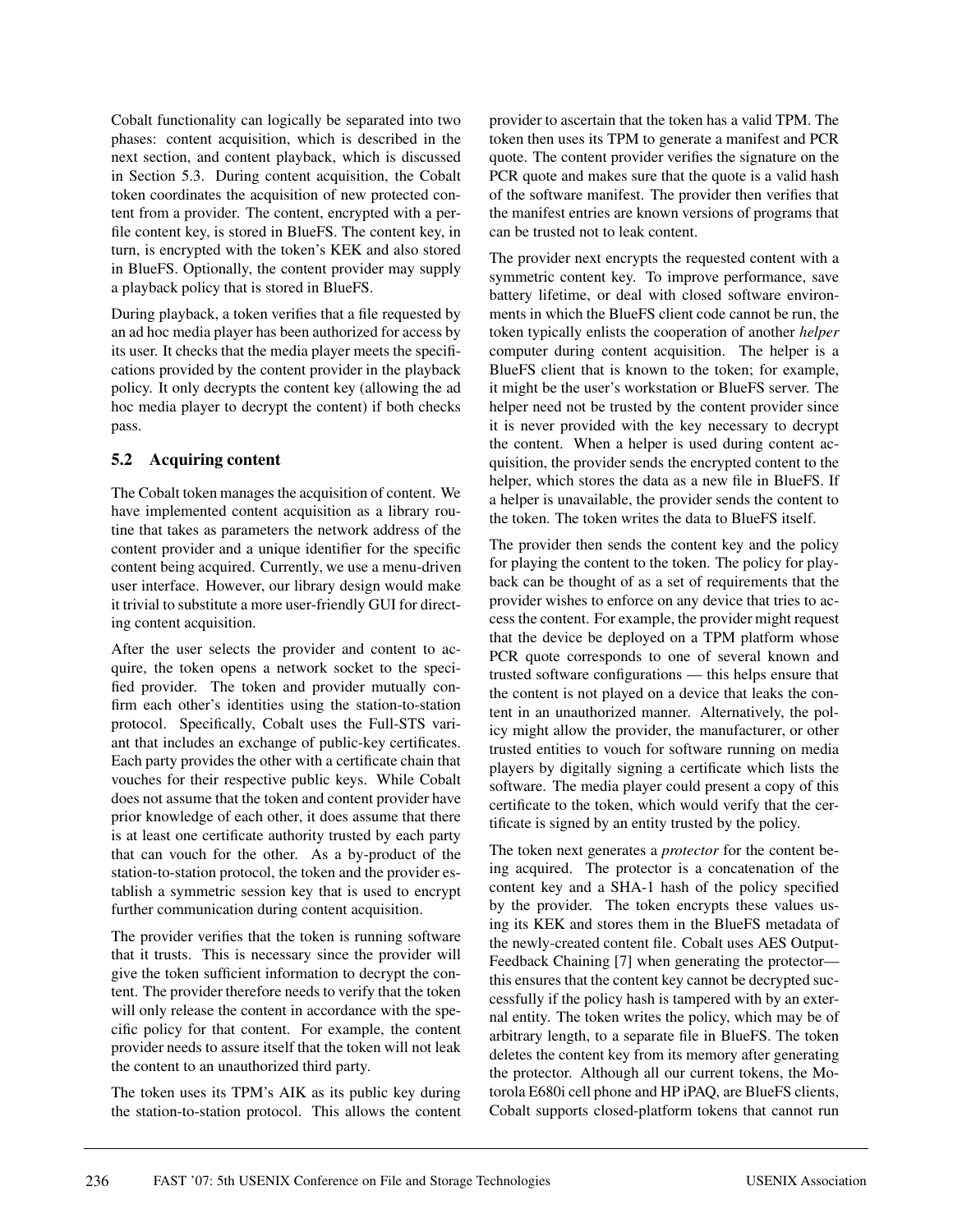the client code by allowing the helper to store the protector and policy on their behalf.

If a Cobalt user is protecting his own content, the above process is simplified. The user specifies files to protect using his token — these files can be in a private directory within BlueFS. The token generates a content key for each file, encrypts the data with that key, and stores the encrypted data in a new file in a publicly-accessible BlueFS directory. The protector is generated and stored as described above.

## **5.3 Playing content**

The Cobalt token runs a wireless discovery protocol to learn about media players in its immediate vicinity. This protocol can be run periodically or on-demand when the user starts a media sharing application on the token. Periodic discovery reduces user-perceived latency, but ondemand discovery saves battery energy on the token by only performing discovery when necessary. During discovery, the token sends a broadcast message over the local network (currently, we use 802.11b in ad hoc mode for discovery). All media players on the local area network that are willing to access content respond to the token. If the media player is a TPM platform, its response includes its public key (AIK), the manifest of software running on the media player, and the signed PCR quote necessary to verify the manifest.

The token presents the user with a list of all media players that responded. When the user selects one of these players, the token and the media player mutually authenticate and establish a secure communication channel via the station-to-station protocol. Cobalt allows media players to reject connections from unknown tokens if they wish; however, our design does require the media player to disclose its identity to such tokens.

The user next specifies which content he is willing to share with the media player. This content is stored as encrypted, publicly accessible files in BlueFS. Rather than requiring the user to specify a lengthy list of files, the Cobalt token allows its user to semantically specify which content should be shared as a persistent query. For example, he can create a persistent query that matches all MP3 files or refine the query to specify only music files from a certain artist. To share content, the user may browse through current outstanding persistent queries and select one that is most appropriate. Alternatively, the user may create a new query that matches the content that they currently want to share. In either case, the user specifies the query using the interface of his token, i.e., one that he knows and is comfortable with, rather than an unfamiliar interface presented by an ad hoc media player After authenticating the media player and establishing a

secure session, the token sends the media player the IP address of the user's BlueFS server and the unique 96-bit identifier of the persistent query that specifies the content to be shared.

The media player next contacts the user's BlueFS server and fetches the persistent query object. We have implemented a federation mechanism, described in the next section, that allows BlueFS clients to mount third-party servers as read-only directories within their distributed namespaces. The persistent query contains the unique identifier of all files that match the associated semantic string. Rather than search the entire BlueFS namespace for relevant files, the media player can read the query results to determine the exact set of files that are being shared. Then, the media player can read the metadata associated with these files and add them to its list of available content. The media player may prefetch and store locally some of this content to improve performance. However, until the token provides the content key for a file, the media player cannot decrypt cached content.

When a Cobalt-protected file stored in BlueFS is accessed, the file metadata indicates that the content is encrypted. On the first access to the file, the BlueFS client on the media player contacts the token to obtain the content key. Over the secure session established previously, the BlueFS client sends the token the protector encrypted with the KEK that includes both the policy hash and the content key. The BlueFS client on the media player also sends the token the policy for the file it wishes to read. The token decrypts the protector, hashes the specified policy, and verifies that the computed hash matches the one stored in the protector.

The token next verifies that the media player and its current software environment is in accordance with the policy for the specified content. As described by McCune et al. [17], the token can independently compute the PCR quote from the manifest and confirm that its computed quote matches the value supplied by the media player. If the software environment specified by the PCR quote is in accordance with the policy dictated by the content provider, then the token sends the decrypted content key back to the media player over the secure session. The media player uses this key to decrypt and play the content. Having verified the media player platform, the token trusts it not to leak decrypted content to a third party.

To limit interactions with the token, the media player caches content keys while the token is located nearby. Once a session is established, the player sends a challenge to the token every 30 seconds (the period is configurable). A prompt response to the challenge informs the media player that the token is still located within wireless communication range. If a number of consecutive challenges (currently, one) are not met, the media player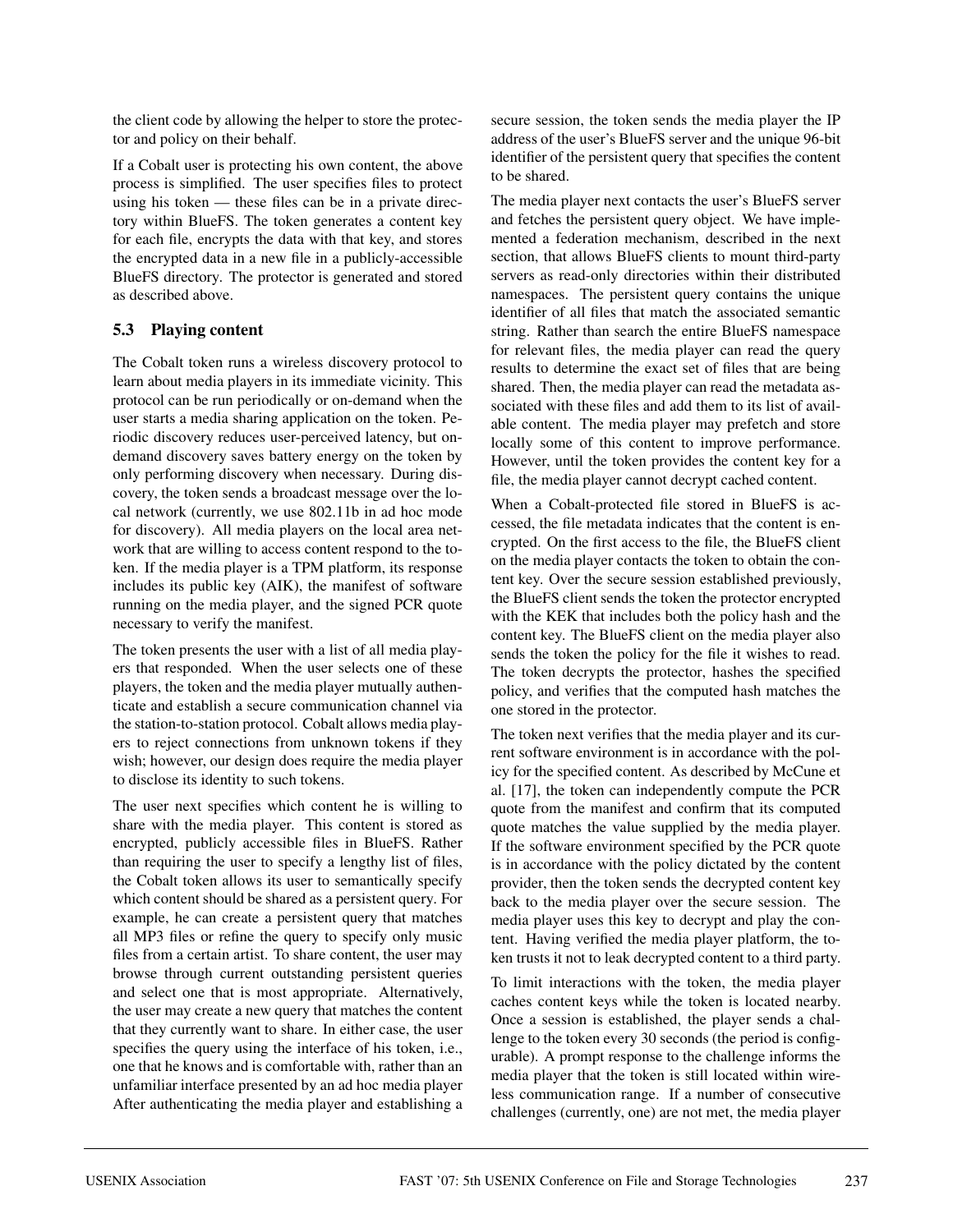assumes that the token has left its vicinity and destroys any keys cached on its behalf. Any decrypted content is flushed from the kernel buffer cache on the media player. This stops playback of the content.

The media player may continue to cache encrypted content on its local storage. This behavior improves performance by eliminating the need to refetch data from the BlueFS server if the token returns. It also potentially enables prefetching strategies (that we have not yet implemented) where a user's content can be prefetched by a media player in anticipation of her arrival and stored encrypted on a local disk for future use.

### **5.4 File system changes**

### **5.4.1 Support for encryption**

In order to support Cobalt, we made several changes to BlueFS. First, we added support for token-encrypted content. The metadata of each file stored in BlueFS can optionally contain two new fields: the protector that stores the encrypted policy hash and content key, as well as the unique BlueFS identifier of the token that can decrypt the protector.

Cobalt metadata fields can be set by any application executing with a userid that has write permission for a content file. The token first creates the file and writes the encrypted content using normal file system calls, then uses an IPC to add the metadata. Encrypted content is publicly readable — this allows an ad hoc media player to fetch and cache the content. However, the media player cannot decrypt the content without the cooperation of the token, nor can it modify the content. As mentioned in Section 2.3, file-specific metadata such as ID3 tags is unencrypted in our current implementation.

The BlueFS daemon only decrypts content immediately before providing it to the kernel as the result of a file read. If an encrypted content key is specified for a file, BlueFS verifies that it has established a secure session for the associated token. If no such session exists, it returns an error. Otherwise, it asks the token to decrypt the content key as described in Section 5.3. The content key is then used to decrypt the content.

To improve performance, a BlueFS client maintains a cache of decrypted keys for each connected token. All keys associated with a token are flushed from the cache if the specified number of consecutive challenge responses are not received from the token. At that time, the daemon also makes an upcall into the kernel to instruct the kernel module to flush any decrypted content associated with the flushed keys. Since content cached on storage devices is encrypted, no action is taken to destroy or evict on-disk files (however, files may be evicted later due to capacity constraints).

#### **5.4.2 Support for read-only federation**

Ordinarily, a BlueFS client is tightly bound to its server. A client registers with its server and receives a unique identifier. When a client caches a file, the server maintains a callback, which is a promise to notify the client if the file changes. Callbacks are maintained even when a client is disconnected to eliminate the need for full disk scans on reconnection.

The binding between an ad hoc media player and a BlueFS server must necessarily be more loose. We envision that the client running on the media player will be associated with the server of its owner. However, it must be able to read content from other servers in order to play the content of different users. We enable this loose binding through read-only federation.

We added a federate IPC to the BlueFS client that takes as input the IP address or hostname of a BlueFS server. When this function is invoked, the client connects to the server and assigns it a temporary *volume identifier* (like AFS [10] and Coda [12], BlueFS reserves the high-order 32-bits of its file identifier for an administrative volume identifier). The client maintains a mapping between the actual volume identifier that is permanently chosen by the server with which it is federated and the temporary volume identifier that has been assigned. After reading data from the server, the client changes the actual volume identifier to the temporary one. It makes the reverse change when sending requests to the server.

The server maintains callbacks for its federated clients so that it can maintain cache consistency when files change. However, in contrast to permanent clients for which it maintains persistent callbacks, the server immediately drops all callbacks held on behalf of a federated client once that client disconnects. Consequently, a client evicts all files that it has cached from a federated server as soon as it disconnects. Users may trigger an explicit disconnection with a defederate IPC.

Currently, federated clients may not modify files. While this may not suffice for all applications, read-only federation fits the needs of ad hoc content access. Media players can read public but encrypted content from federated servers and access the content with the cooperation of a Cobalt token. File updates are rare for media files. For those rare updates, e.g., a change to a song rating, a Cobalt user can make the change directly using his token, which is a permanent client of his server.

#### **5.4.3 Support for other distributed storage**

Although Cobalt was developed as an extension to BlueFS, one could potentially modify other distributed storage systems to use Cobalt. Cobalt has less than 5000 lines of source code, most of which could be reused.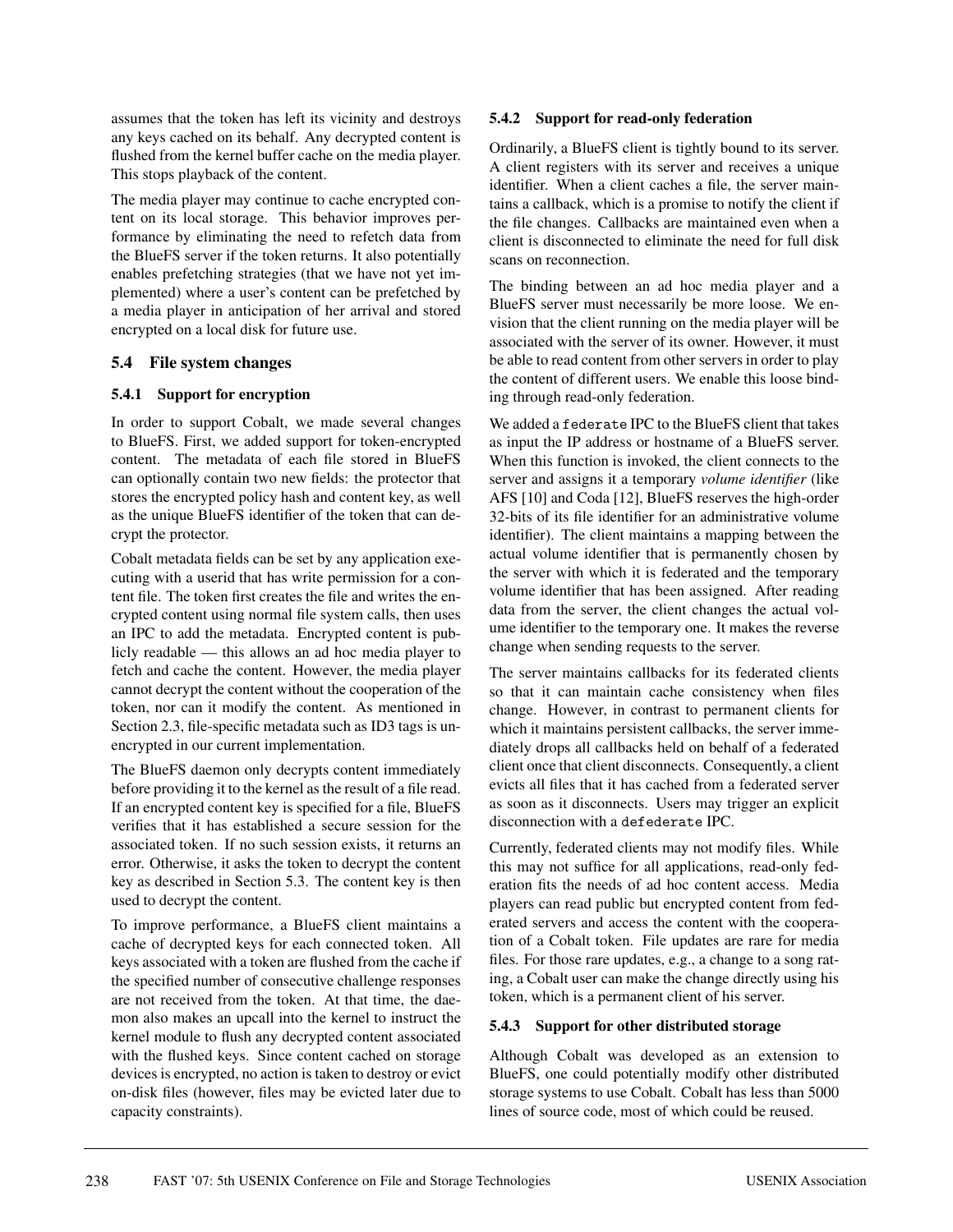The most significant change that would be required is for clients that run on ad hoc media players to be made Cobalt-aware. They need to establish secure sessions with mobile tokens and use the TPM to attest to the integrity of software running on the player. Such clients should restrict distribution of content to only authorized software components. A distributed storage solution must be able to associate Cobalt metadata (the policy, protector, and token identifier) with each file. It should also support a search mechanism, similar to persistent queries, that allows users to specify content to share.

For example, Cobalt could potentially be used with data stored on a Web server. One would need to build a Cobalt-aware Web client and provide a mechanism for a token to specify files to share. Cobalt metadata could be embedded in HTTP headers.

### **6 Evaluation**

Our evaluation answers the following questions:

- What is the overhead of using Cobalt during content acquisition?
- What is the overhead of using Cobalt during content playback?
- Can Cobalt enable new applications?

#### **6.1 Methodology**

In the following experiments, the Cobalt token is a Motorola E680i cell phone with a 300 MHz XScale processor. The cell phone is a BlueFS client that runs MontaVista Linux Consumer Electronics Edition 3.0. It communicates with the other computers via an SD/MMC 802.11b card. The BlueFS server runs on a Dell GX620 desktop with a 3.4 GHz Pentium 4 processor and 2 GB of DRAM. The desktop also runs a BlueFS client that is used during content acquisition. We use an IBM X40 laptop with a 1.2 GHz Pentium M processor and 784 MB of RAM as both the content provider and ad hoc media player. The laptop and desktop run Fedora Core 4 (Linux kernel 2.6.15) and are connected by 100 Mb/s Ethernet.

#### **6.2 Content acquisition**

We first measured the overhead that Cobalt adds to content acquisition. In this experiment, the token initiates the acquisition of a media file from the content provider. The BlueFS client running on the desktop is used as a helper during content acquisition, as described in Section 5.2.

Figure 2 shows how the total acquisition time varies with the size of the content being acquired. From the graph, it can be seen that there is an approximately 10 second



This graph shows the time to acquire content for audio and video files of various sizes. Each result is the mean of 5 trials — the error bars are 90% confidence intervals.

#### **Figure 2**. Time to acquire content using Cobalt

fixed cost for acquiring a file plus a variable cost that is roughly linear with the size of the file. Table 1 shows detailed results for 2 MP3 audio files and 2 MP4 videos. For the smaller audio files, the majority of the acquisition time is used to establish a secure session between the token and the content provider. In these experiments, we assume that no prior relationship exists between these two parties; thus, each must send the other a certificate signed by a root authority to establish its identity.

The second column of Table 2 provides further detail about session establishment by detailing the time for the token to perform the individual components of the station-to-station protocol. This step is especially timeconsuming since it requires the limited processor of the cell phone to perform public-key cryptography. For reference, Table 2 shows that if we replace the cell phone with the X40 laptop, session establishment requires an order of magnitude less time. Thus, as cell phone processors continue to improve, this component of the acquisition cost will diminish.

Once a secure session has been established, a symmetric session key is used for all further communication. Therefore, the session establishment time does not increase with the size of the file being transferred. Further, if multiple files are being acquired, the session need only be established once.

In contrast, Table 1 shows that the time to encrypt the content, transfer it to the helper, and store the data in BlueFS is roughly proportional to the size of the file being stored. For the larger video files, these activities comprise the majority of the time spent acquiring the content.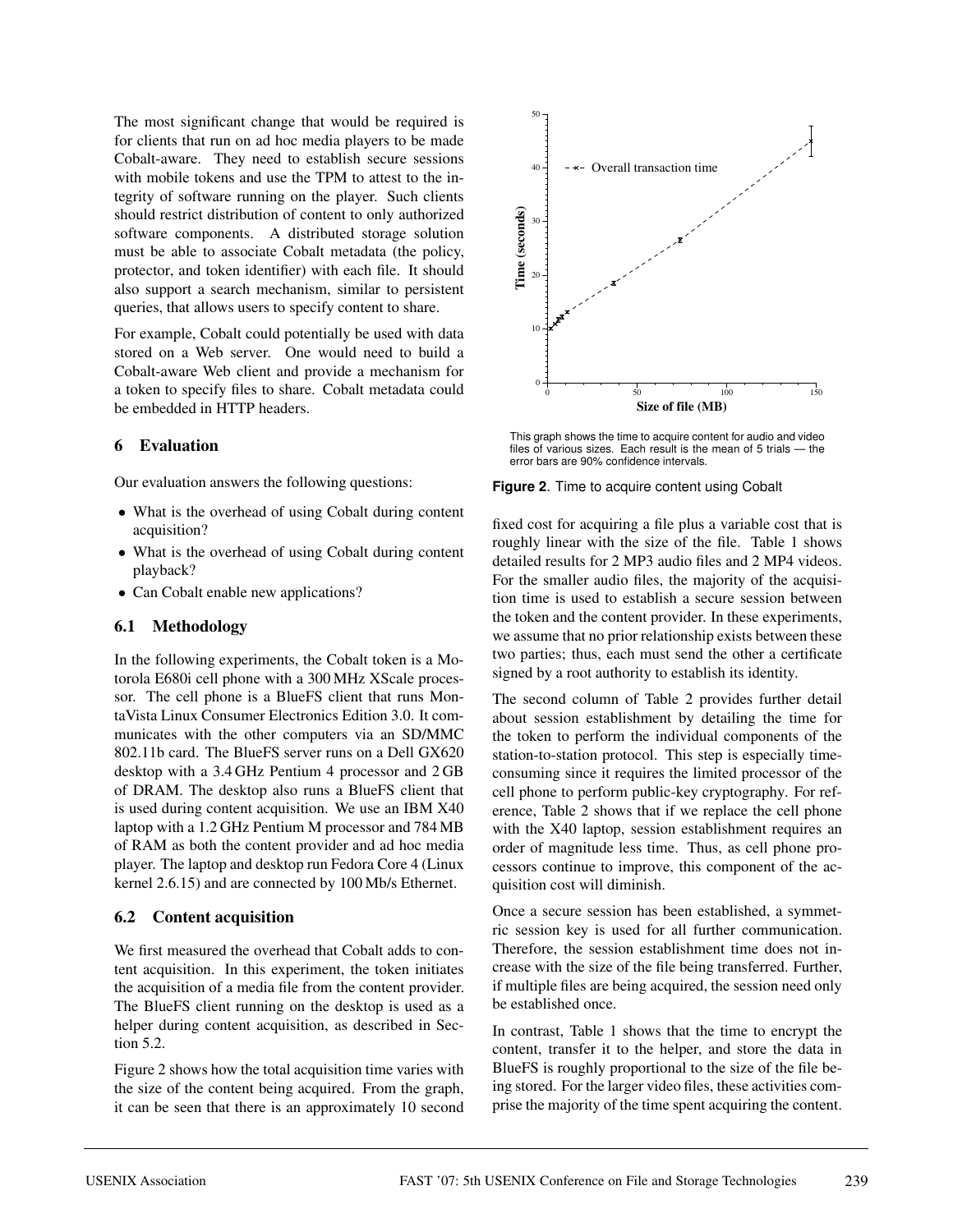| Operation                            | 1.8 MB MP3        | 11 MB MP3         | 37 MB Video       | 147 MB Video     |
|--------------------------------------|-------------------|-------------------|-------------------|------------------|
| Secure session established           | 7.6 $(\pm 0.2)$   | 7.5 $(\pm 0.3)$   | 7.2 $(\pm 0.2)$   | 7.5 $(\pm 0.3)$  |
| Content encrypted by provider        | $0.3~(\pm 0.0)$   | 1.8 $(\pm 0.0)$   | 4.6 $(\pm 0.2)$   | 14.3 $(\pm 0.1)$ |
| Content fetched and stored by helper | 1.3 $(\pm 0.0)$   | $3.0 \ (\pm 0.2)$ | 5.8 $(\pm 0.4)$   | 22.3 $(\pm 2.6)$ |
| Metadata stored by token             | $0.9 \ (\pm 0.1)$ | $0.9~(\pm 0.0)$   | $1.0 \ (\pm 0.2)$ | $0.8~(\pm 0.1)$  |
| Total acquisition time               | 10.1 $(\pm 0.2)$  | 13.2 $(\pm 0.2)$  | 18.6 $(\pm 0.4)$  | $45.0(\pm 2.8)$  |

This table shows the time (in seconds) to acquire content using Cobalt for files of varying sizes. Each result is the mean of 5 trials -90% confidence intervals are given in parentheses. The first row must be performed once per session, while the remaining rows are per-file costs.

**Table 1**. Time to acquire content using Cobalt

| Operation                                                     | Cell phone (seconds) | Laptop (seconds)    |
|---------------------------------------------------------------|----------------------|---------------------|
| Diffie-Hellman parameter generation                           | $2.49 \ (\pm 0.11)$  | $0.14 \ (\pm 0.00)$ |
| Preparation of signed exponentials and certificate encryption | $3.17 \ (\pm 0.17)$  | $0.21 (\pm 0.01)$   |
| Verification of certificate and signed exponentials           | $1.29 \ (\pm 0.01)$  | $0.06~(\pm 0.00)$   |
| Other (exponential exchanges, key derivation, network, etc.)  | $0.60 \ (\pm 0.01)$  | $0.11 \ (\pm 0.01)$ |
| Total session establishment time                              | 7.56 $(\pm 0.19)$    | $0.51 (\pm 0.01)$   |

This table shows the time to establish a secure session using the station-to-station protocol between the provider (Dell GX620) and both, the token (Motorola E680i) and the helper (IBM X40 laptop). Each value is the mean of five trials — 90% confidence intervals are given in parentheses.

**Table 2**. Detailed breakdown of the time to establish a secure session

However, these activities are not Cobalt-specific, as most existing methods for acquiring protected content must encrypt data, transmit it over the network, and store it on a destination computer. In fact, this experiment underestimates the network cost of content acquisition since the BlueFS desktop and the content provider communicate via local Ethernet. For instance, if the server's connection to the network were a 5 Mb/s cable link, transmitting the 147 MB file would take approximately four minutes. Thus, as network speeds decrease, Cobalt overhead becomes a smaller proportion of the total acquisition time.

The final activity, metadata creation by the token, consists of generating the protector and storing it in BlueFS. Since the metadata size is independent of the content size, the time to perform this activity is constant.

Overall, we are encouraged by these results since the overhead added by Cobalt (establishing the secure session and storing metadata) is less than 9 seconds and does not increase significantly with the size of the content being acquired. The vast majority of Cobalt overhead results from the need to establish a secure session between the content provider and token — this overhead will decrease as cell phone processors become more powerful.

## **6.3 Content playback**

We next evaluated the time to access content using Cobalt. In this experiment, we use the X40 laptop to represent an ad hoc media player. The laptop runs a BlueFS client. It uses xmms to play MP3s and VLC to

play video. To specify which files are shared with the media player, we created a persistent query that matched 1500 MP3 files stored on the BlueFS server.

Table 3 shows the time for a token to associate with a media player and specify the content that will be shared. The majority of the time is required to establish a secure session between the token and player. The secure session is necessary to confirm the identity of each party, since a media player may only wish to accept content from known sources, and the token must verify that the media player is a trusted platform that meets the security policy for the content being shared. As part of session establishment, the token receives and caches the media player's PCR quote and software manifest, as provided by the player's TPM hardware. Since our laptop does not have TPM hardware, the laptop transmits precomputed values (a SHA-1 hash for the PCR quote and 1 KB file for the manifest) to the token on request.

Cobalt takes 4 seconds to create a persistent query specifying the content to be shared — most of this time is spent resolving the path names associated with the media files in the query. Currently, each path resolution requires multiple remote procedure calls to the server — based on these results, we are currently considering methods for pipelining these operations to reduce latency.

Table 4 shows the per-file costs for playing content once the token has associated with an ad hoc media player. When the first 4 KB data block is read from a Cobaltprotected file, the BlueFS client running on the media player asks the token to decrypt the content key. Thus,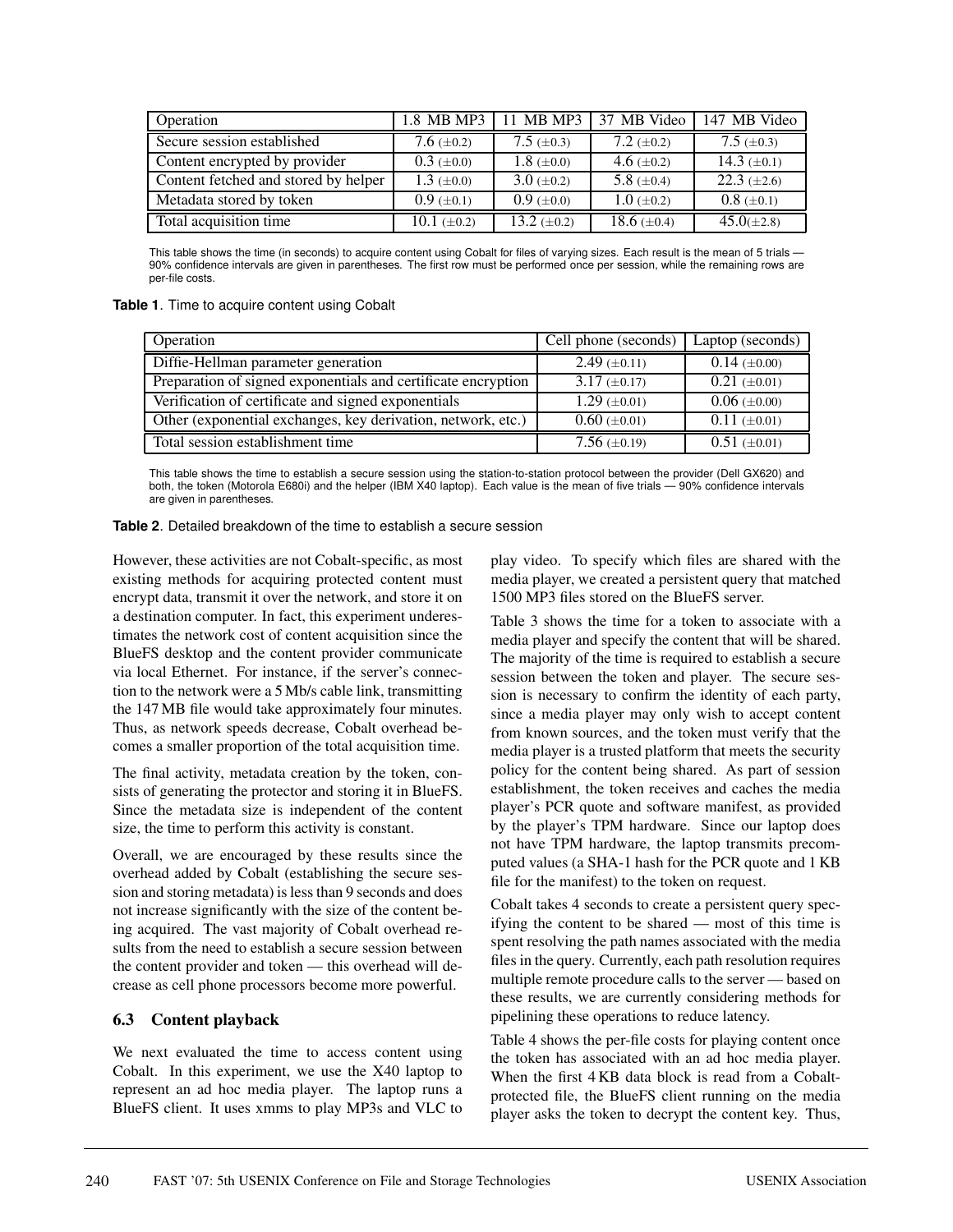| Operation                                             | Time (seconds)    |
|-------------------------------------------------------|-------------------|
| Secure session establishment                          | 7.9 $(\pm 0.2)$   |
| Media player selection and TPM verification           | $0.2 \ (\pm 0.0)$ |
| Persistent query creation and content path resolution | 4.0 ( $\pm$ 0.2)  |
| Playlist creation                                     | $0.3 \ (\pm 0.1)$ |
| Total association time                                | 12.3 $(\pm 0.3)$  |

This figure shows how long it takes a Cobalt token to associate with a nearby media player and create a playlist with 1500 MP3s. Each result is the mean of five trials — 90% confidence intervals are given in parentheses.

|  |  |  |  | Table 3. Time for the token to associate with a media player |  |  |
|--|--|--|--|--------------------------------------------------------------|--|--|
|--|--|--|--|--------------------------------------------------------------|--|--|

| Operation                        | Time (seconds)          |
|----------------------------------|-------------------------|
| First block decryption time      | $0.273 \ (\pm 0.013)$   |
| Subsequent block decryption time | $0.001$ ( $\pm 0.000$ ) |

This table shows the time to decrypt content when playing it on an ad hoc media player. The first 4 KB block decryption time includes the time for the token to verify the policy and decrypt the content key. Decryption of subsequent 4 KB blocks is much quicker since the media player caches decrypted content keys. Each result is the mean of five trials — 90% confidence intervals are given in parentheses.

#### **Table 4**. Decryption time

the first block decryption time includes the time taken by the token to decrypt the protector, verify the policy hash, check the policy against the media player's PCR quote and manifest, and return the content key if all checks pass. Cobalt decrypts the first file block in 273 ms, while it takes only 1 ms to decrypt subsequent blocks since the content key is cached.

We have experimentally verified that Cobalt successfully prevents the media player from decrypting content stored on the federated BlueFS server that is not explicitly shared by the persistent query (e.g., in the above experiment, the media player is unable to play the video files since only music files were shared). We have also verified that the token prevents the media player from decrypting content when its manifest does meet the policy specified for a given file. Finally, our results show that when the token leaves the vicinity of the media player, playback of the video ceases after approximately 30 seconds due to the absence of challenge responses.

## **6.4 Decryption CPU load**

We used the top utility to measure the CPU consumption of Cobalt while decrypted content is accessed. During playback of the video, Cobalt consumes 2.1% of the CPU on the laptop while the VLC application uses 10.9% of the CPU. When MP3 audio files are played, Cobalt consumes 0.7% of the CPU while xmms uses 0.3% of the CPU. These results match our expectations: since video files have a higher data rate than music files, Cobalt must decrypt more data per second for the videos.

# **6.5 Case study: Adaptive playlists**

We also explored a potential new application that Cobalt enables. Typically, when visiting a friend's house, the only content available is that which resides in the friend's music collection. However, with Cobalt, guests can pool their content to create a more diverse set of music. With this greater pool of potential content comes a problem: not all music may be enjoyable to everyone in the room.

To address this scenario, we built a Cobalt application that uses persistent queries to play only content that is mutually enjoyable to all people located nearby. Each user's Cobalt token sends a persistent query that lists their most highly rated songs to the media player. The media player compares the results of all queries and creates an adaptive playlist that consists only of songs that are in a specified number of query results (currently, all of them). This application assumes that there is uniformity in labeling MP3s, which seems reasonable given the availability of ID3 repositories such as freedb [8].

Table 5 shows the time for the media player to create an adaptive playlist. In this experiment, the owner of the media player specifies a query that matches on 650 songs. The owner of the Cobalt token specifies a query that matches on 1500 songs. When these queries are combined, the adaptive playlist consists of 650 songs that were included in both query results. Comparing the results in Table 5 with those in Table 3, it is apparent that creating the adaptive playlist takes only about a second longer than creating one based solely on remote content. The extra time is required to create a persistent query for the media player's owner.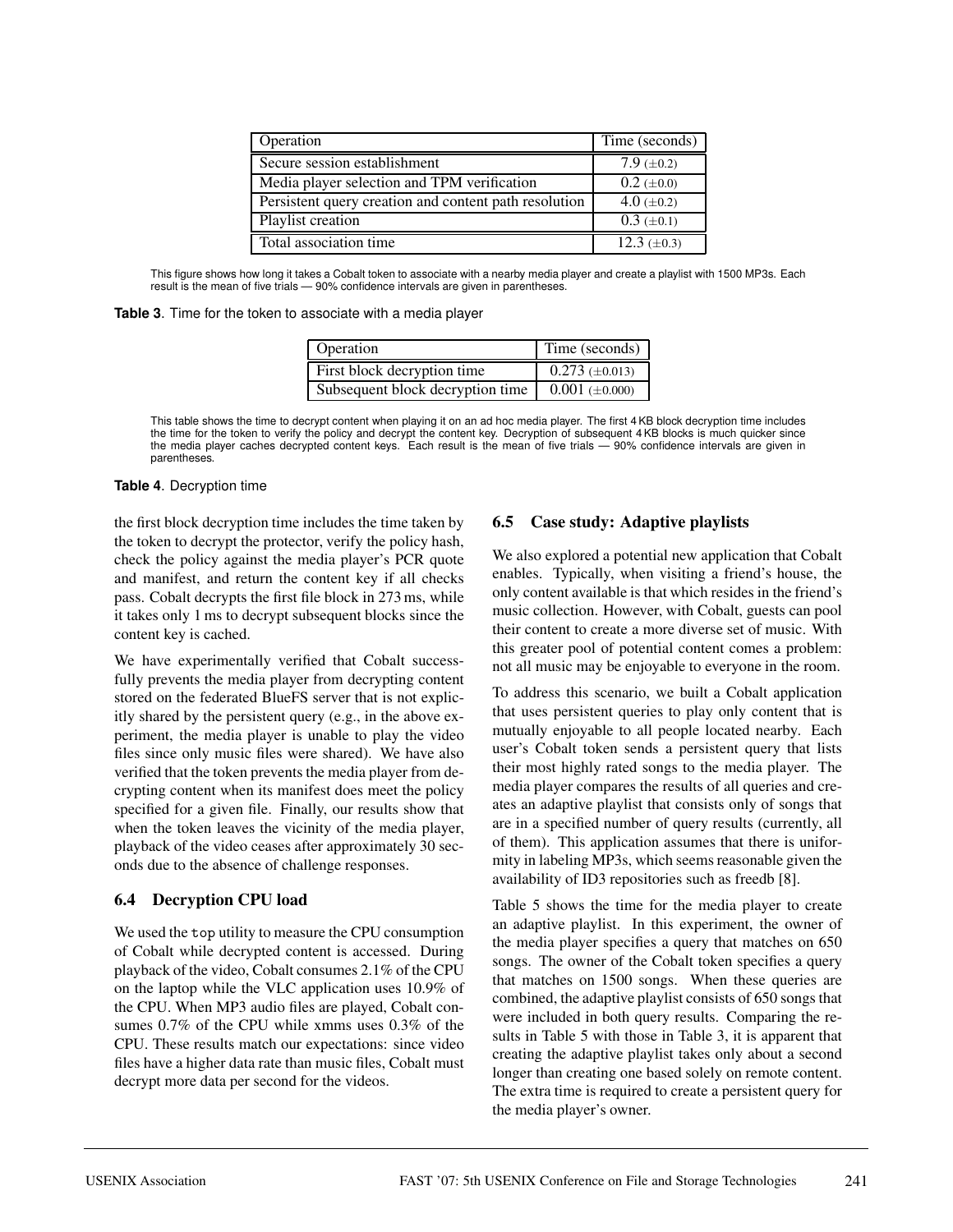| Operation                                              | Time (seconds)           |
|--------------------------------------------------------|--------------------------|
| Secure session establishment                           | 7.7 $(\pm 0.2)$          |
| Media Player selection and TPM verification            | $0.3~(\pm 0.0)$          |
| Local persistent query creation and path resolution    | $1.0 \ (\pm 0.0)$        |
| Remote persistent query evaluation and path resolution | 4.1 $(\pm 0.0)$          |
| Merged playlist creation                               | $0.2~(\pm 0.0)$          |
| Total time to create a new adaptive playlist           | $\overline{13.2}$ (±0.2) |

This table shows the time needed by a guest's token and an ad hoc media player to create a new adaptive playlist with 650 MP3s from a collection of 1500 MP3s. Each value is the mean of 5 trials — 90% confidence intervals are given in parentheses.

**Table 5**. Time to create an adaptive playlist

#### **7 Related work**

To the best of our knowledge, Cobalt is the first system to use a mobile token to assist in the secure playback of protected content on ad hoc media players. Specifically, Cobalt separates content distribution from authorization by utilizing a distributed file system (BlueFS) as the distribution channel and a mobile device such as a cell phone to perform authorization on behalf of a content provider.

Content secured by Cobalt is protected by a digital container as described by Sibert et al. [25]. Cobalt extends this scheme by storing the content key in a trusted mobile device that can be used to decrypt the content when requested by the user.

Cobalt builds on Zero-Interaction Authentication [5]. ZIA introduced the notion of proximity-based encryption in which users carry a wearable token that announces their presence to their mobile computer. The token exchanges periodic messages with the computer to confirm its presence. If a user moves away from her computer, ZIA encrypts sensitive data stored on disk and in memory. When the user returns, ZIA decrypts the data so that it can again be accessed.

Cobalt differs from ZIA by focusing on scenarios where a single user does not own all computers. Cobalt uses TPMs to let content providers verify the integrity of a token and to allow the token to validate the integrity of a media player. Further, Cobalt tokens can dynamically associate with ad hoc media players. In contrast to ZIA which decrypts all files in a user's presence, Cobalt users can scope the specific files that they wish to decrypt using persistent queries.

More generally, Cobalt is an example of *splitting trust* [3, 26], in which a small, trusted device performs certain critical functions while a more resourceful computer executes the more demanding part of an application.

Pierce and Mahaney [24] have advocated using cell phones to perform additional functionality for usability reasons; Cobalt follows their advice in that it allows its user to interact with the system via their phone rather than through the interface of an ad hoc media player.

Cobalt assumes that tokens and ad hoc media players are deployed on a trusted computing platform that meets the Trusted Platform Module standard [28] defined by the Trusted Computing Group [27]. Currently, this standard is being extended to better support mobile devices such as the Cobalt token [19]. BitE [17] extends the TPM architecture by showing how a software manifest and PCR quote can be used to verify the integrity of a trusted device. Cobalt leverages these ideas when it checks the integrity of the token and media player. BitE provides a secure channel through which a user can enter sensitive data using their phone. Since Cobalt focuses on integrating protected content and distributed storage, the manner in which it uses the manifest and PCR quote is different from how they are used in BitE. We have tried to make Cobalt as agnostic as possible with regard to the trusted platform on which it runs; potentially, this could enable Cobalt to run on alternative architectures such as XOM [15] and Terra [9].

Commercial systems such as Apple's iTunes Music Store, Yahoo's Music Unlimited and Microsoft's Zune also deploy content protection mechanisms. Subscription-based services, such as Yahoo! Music Unlimited [30], allow users to play content on ad hoc media players after explicitly authenticating with a userid and password. Apple's iTunes Music Store [1] allows a user to purchase protected content and stream it to an ad hoc media player. Playback commences only after the user provides her Apple userid and password to the iTunes application on the ad hoc media player [2]. In contrast, Cobalt improves usability as it removes the requirement of entering a userid and password. Additionally, Cobalt improves privacy as the content provider is not informed every time the user accesses content from an ad hoc media player. Finally, Cobalt better protects the interests of content providers as the physical proximity of a Cobalt token such as a cell phone is a better indicator of the presence of the content owner than a password, which can be entered by another person.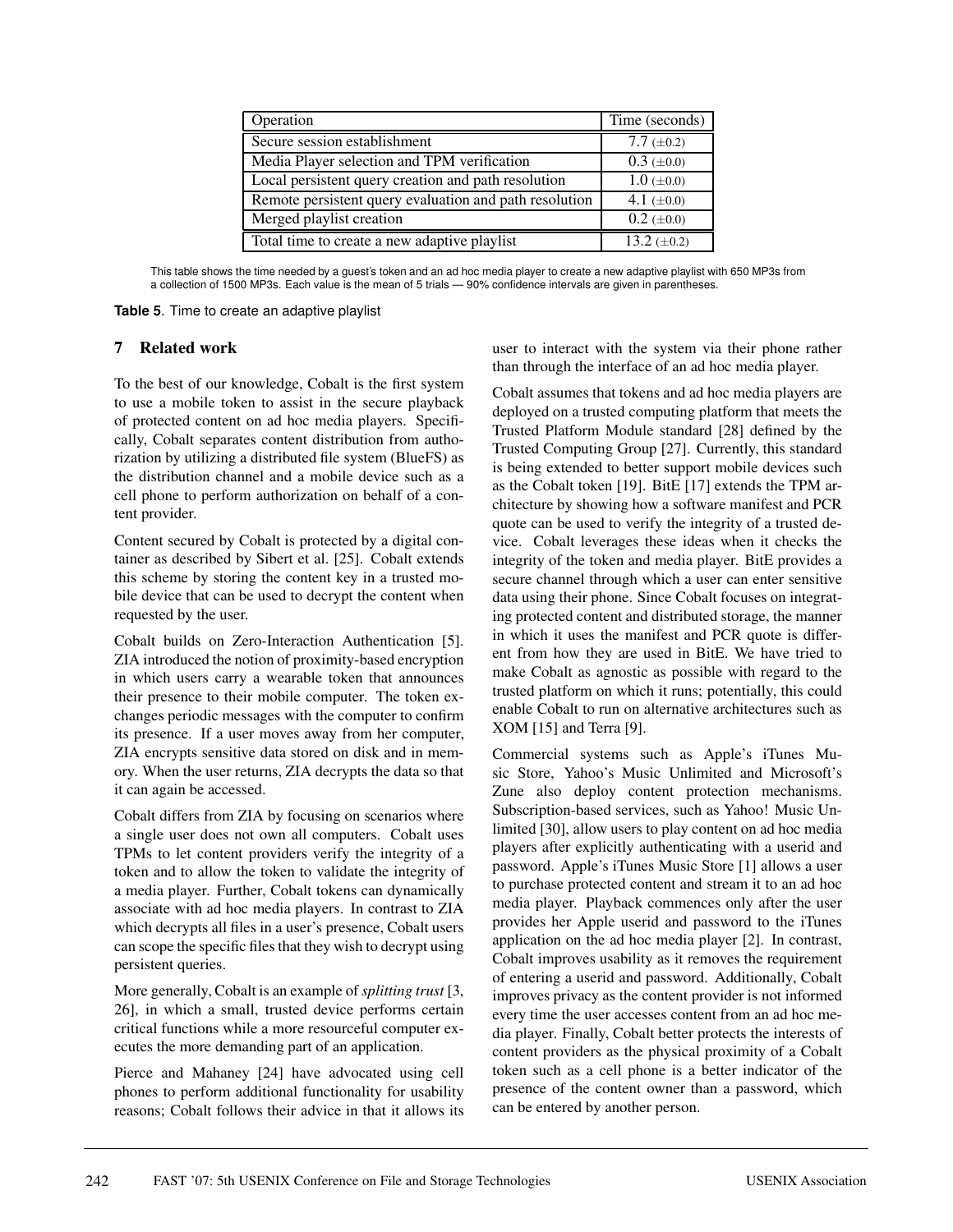Microsoft's Zune can wirelessly discover another Zune in its vicinity and share media. However, Zune places usage restrictions such as disallowing repeated reception of the same content and limiting the number of times shared content is played [18]. In comparison to Cobalt, Zune operates on a different model where content acquisition, not playback, is proximity-based. Unlike Zune whose playback policy is based on the number of accesses, Cobalt permits playback of protected content from ad hoc media players as long as the Cobalt token is in its vicinity.

Many distributed file systems support a form of federation. For instance, the Self-certifying File System [16] supports secure federation through symbolic links that include the public key of the federated server. AFS [10] has long supported a global namespace. Coda [12] has been recently enhanced to enable clients to access data in more than one cell, and the Glamour project [29] has added federation to NFSv4. Other file systems such as NFSv3 [4] and CIFS [13] allow ad hoc clients to connect to arbitrary servers. Cobalt could potentially leverage these federation mechanisms to allow ad hoc media players to access data from other file systems.

### **8 Future work**

In the future, we hope to investigate what other novel applications are enabled by Cobalt. The presence of personal mobile devices such as cell phones provides valuable context about which people are physically present. These devices can inform their environment about the tastes and preferences of their users, allowing customization of pervasive applications. Adaptive playlists are one example of such customization. Alternatively, the Cobalt token could record which content has been recently played in the presence of its user to avoid repeats or help start playback of content such as movies at the place where its user last left off. Context could be used to manage deletion of old content; for instance, a DVR might delay automatic deletion of a TV show until all users who typically watch that show have viewed it.

We also would like to explore prefetching and caching policies for ad hoc media players. Given sufficient storage, a media player may choose to hide network delays by fetching encrypted content before it is played (perhaps using a playlist to anticipate what might be played). The media player may also choose to cache encrypted content in case a visitor who has recently departed returns in the future. While ad hoc media players are currently limited to read-only access by the BlueFS federation mechanism, we are considering adding the ability for a token to grant update permission by signing and passing a capability for the authorized access to a media player.

Cobalt currently supports only one token per file. We plan to support more than one token for a file by storing multiple token identifiers and protectors in the BlueFS metadata. Use of Cobalt does not preclude a user from authorizing additional devices that they own to play content using existing provider mechanisms. For instance, a user might authorize a home computer and download content directly to its hard drive, then also store a copy of the content using Cobalt so that it can be accessed on ad hoc media players.

Finally, Cobalt currently assumes a one-size-fits-all policy for how content is invalidated when the token is inaccessible. A better solution would be to have the perfile policy specify the amount of time that a file would remain valid after the token departs. Potentially, the perfile policy could also specify the minimum frequency for challenge-response messages and the maximum number of consecutive responses that can be missed before the token is assumed to no longer be present.

### **9 Conclusion**

The goals of content protection often conflict with those of a distributed file system: the former is designed to make data less accessible, while the latter is designed to make data more accessible. Cobalt is targeted at reaching a reasonable compromise between these two goals that meets the needs of both users and content providers. Cobalt bases its authorization on the physical presence of a user and leverages a personal mobile device such as a cell phone to determine when a user is located nearby. Our results show that the overhead of Cobalt is quite reasonable. Our case study shows that Cobalt can also add value by enabling context-sensitive applications such as adaptive playlists.

#### **Acknowledgments**

We thank Ed Nightingale and Dan Peek for their help with BlueFS. Manish Anand, Evan Cooke, our shepherd, Mike Swift, and the anonymous reviewers provided valuable feedback about these ideas. The work is supported by the National Science Foundation under award CNS-0306251. Jason Flinn is supported by NSF CAREER award CNS-0346686. Intel Corp. and Motorola Corp. have provided additional support. The views and conclusions contained in this document are those of the authors and should not be interpreted as representing the official policies, either expressed or implied, of NSF, Intel, Motorola, the University of Michigan, or the U.S. government.